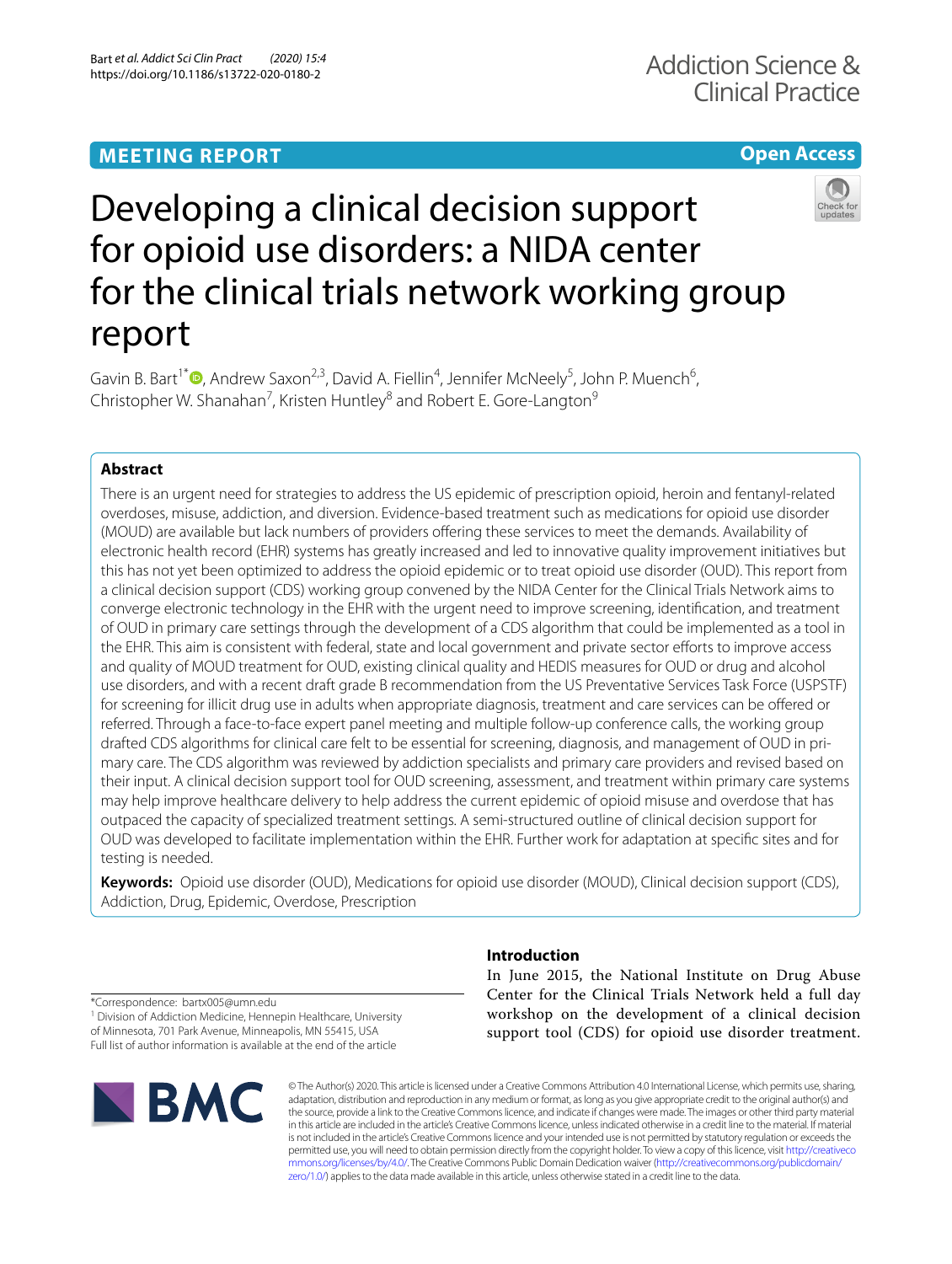The purpose of this meeting was to develop clinical decision support that will lend itself to incorporation into electronic health records (EHRs), and that could assist non-specialist medical providers to identify and manage patients with opioid use/misuse/disorder in general medical settings. Following this full day meeting, a work group was created to sketch out what this CDS would entail. Over a series of conference calls, webinars, and focus groups, recommendations for a CDS were formed. This paper summarizes the final white paper reflecting the recommendations of the expert panel.

Strategies are urgently needed to address the US epidemic of prescription-opioid, heroin and fentanylrelated overdose, misuse, addiction, and diversion. The Mental Health Parity Law [[1\]](#page-10-0) and the Afordable Care Act [[2\]](#page-10-1) have provided impetus and opportunity to integrate substance use disorder and mental health treatment into general medical settings. Evidence-based treatment options for opioid use disorder (OUD) are available [[3\]](#page-10-2), yet there are not enough health care providers and programs that provide medications for OUD (MOUD) in the US to address demand adequately, and there is tremendous need for additional MOUD providers in primary care and other general medical settings.

The Drug Addiction Treatment Act of 2000 allows many prescribers to complete additional training (8–24 h, depending on licensure) and apply for a "waiver" to prescribe buprenorphine for the treatment of OUD. More than 72,000 prescribers are now waivered, yet many of them do not go on to treat OUD [[4](#page-10-3)[–6](#page-10-4)]. Compared to those who do prescribe buprenorphine, waived prescribers who do not are more likely to endorse lack of institutional support as being a barrier. Other identified barriers include lack of staff training, lack of confdence, poor access to clinical guidelines, and time constraints. Similar barriers have been identifed as limiting use of extended-release naltrexone (XR-NTX), which does not require special training or a waiver [[7,](#page-10-5) [8](#page-10-6)]. Tools that can help prescribers overcome these barriers may lead to increased treatment of OUD in general medical settings.

Evolving electronic health record (EHR) data/informatics capacity has led to innovative quality improvement initiatives in health care systems, and these innovations can be leveraged to help address the opioid epidemic and treat OUD. Now is the time to leverage the available technological tools in the EHR to improve screening, identifcation, and treatment of OUD in primary care settings. The development of a CDS support tool, which will serve precisely this purpose by supporting primary care providers in assessing and managing patients with OUD, is the centerpiece of this document.

#### **Background**

The U.S. Preventive Services Task Force (USPSTF) recommends that clinicians screen adults aged 18 years and older for alcohol misuse and provide persons engaged in risky or hazardous drinking with brief behavioral counseling interventions to reduce alcohol misuse  $[9]$  $[9]$ . There is growing support for screening for drug use as well. In September 2019 the USPSTF issued a draft of a new grade B recommendation for screening for illicit drug use in adult primary care patients [\[10](#page-10-8)], representing a change from its earlier determination that there was insufficient evidence to support this practice  $[11]$  $[11]$  $[11]$ . The 2015 Institute of Medicine (IOM) report "Vital Signs: Core Metrics for Health and Health Care Progress" recommends that a set of measures be incorporated into federally administered health programs that identifes addictive behavior (including tobacco use, drug dependence/illicit use, alco-hol dependence/misuse) as a core metric [\[12](#page-10-10)].

While more research on the benefts and potential risks of universal screening for illicit drug use is needed, primary care office-based MOUD has a robust evidence base as recently reported by the National Academies of Sciences, Engineering, and Medicine [[3\]](#page-10-2). In the face of rising prevalence of prescription and illicit opioid misuse and skyrocketing opioid overdose deaths, federal, state, local, and private sector efforts are now clearly focused on expanding and improving treatment delivery. In 2015 the Obama Administration released a Presidential Memorandum that calls for improved access to MOUD, training of Federal providers, contractors, and trainees in the identifcation of patients with OUD, and the provision of treatment or referral for these patients  $[13]$  $[13]$ . This memorandum aligns with other efforts to improve the quality of care for patients with OUD. For example, the National Committee for Quality Assurance Healthcare Efectiveness Data and Information Set (HEDIS) measures the percentage of individuals with a diagnosis of alcohol or drug dependence who initiated treatment and who had two or more additional services within the subsequent 30 days [\[14](#page-10-12), [15\]](#page-10-13). In 2017, the Trump administration declared the opioid crisis a public health emergency and has subsequently issued a nationwide call to action to address the opioid crisis that includes expanded access to MOUD [[16](#page-10-14), [17\]](#page-10-15).

The Department of Health and Human Services' National Quality Strategy and Meaningful Use requirements under the EHR Incentive Programs, administered by the Centers for Medicare and Medicaid Services (CMS) and the Office of the National Coordinator for Health Information Technology (ONC), promote continued innovations in electronic health record utilization. In 2016, ONC's Meaningful Use requirements entered Stage 3, which mandated that EHR information be capable of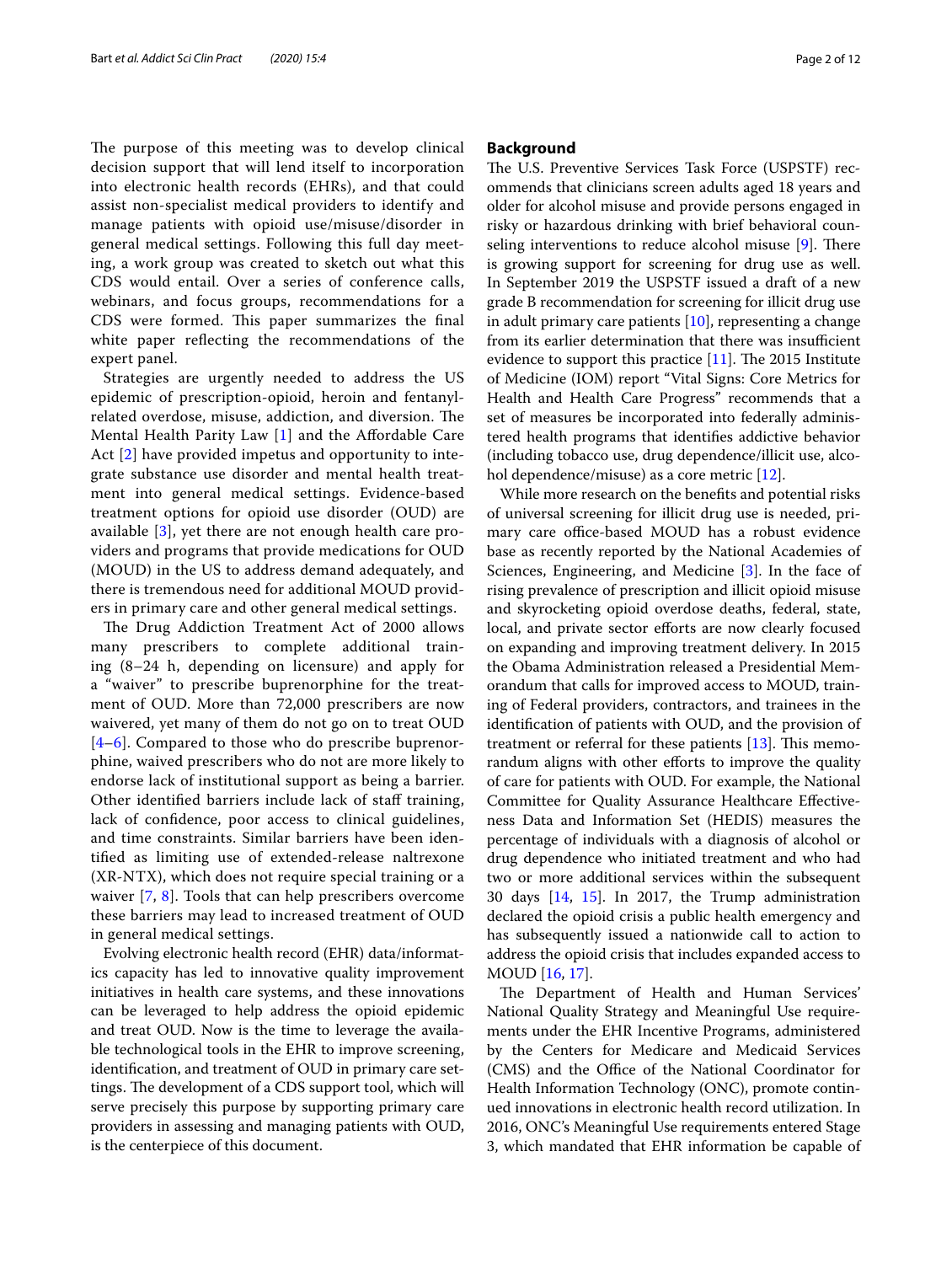improving clinical outcomes, care coordination, population health, and patient empowerment. Clinical decision support tools are a recognized means of achieving Stage 3 Meaningful Use goals [[18](#page-11-0), [19\]](#page-11-1).

#### **Development process**

The NIDA Center for Clinical Trials Network convened a Working Group to develop a CDS that would serve as an evidence-based set of clinical recommendations from experts in the treatment of OUD, for incorporation into EHRs to assist medical providers in identifying and managing patients with unhealthy opioid use in general medical settings. The Working Group held a series of conference calls, webinars, and an in-person meeting from June through November 2015.

The ONC and Centers for Disease Control and Prevention (CDC) are working in parallel on developing clinical decision support for prescribing opioids for pain; that distinct effort is intended to assist providers in making decisions regarding the use of opioids for chronic pain. That work and the work reported herein are likely to complement each other.

The model developed by the NIDA Clinical Decision Support for Opioid Use Disorders Working Group builds upon a NIDA National Drug Abuse Treatment Clinical Trials Network (CTN) study seeking to develop and validate a 4-item screen and a two-stage screening and brief assessment tool to assess primary care patients for tobacco, alcohol, prescription drug, and illicit substance use and problems related to their use (Tobacco, Alcohol, Prescription medications, and other Substance [TAPS] tool) [\[20](#page-11-2)]; upon a 2011 Clinical Decision Support for substance use disorder (SUD) Expert Consensus Meeting; and on the resulting CDS for SUD model that was presented at the 8th Annual Conference of the International Network on Brief Interventions for Alcohol and Other Drugs (INEBRIA), September 23, 2011 and the College on Problems of Drug Dependence (CPDD), 2012.

Clinical content in the CDS is based upon the TAPS validation study, research evidence on motivational interviewing, and principals of shared decision making. Several extant resources were also utilized including: *ASAM National Practice Guideline for the Use of Medications in the Treatment of Addiction Involving Opioid Use* (which was published while the Working Group was developing its algorithm), *American Psychiatric Association Practice Guideline for Treatment of Patients with SUD*, SAMHSA TIPs 40 and 43 (TIP 63 was published after the workgroup completed its task), and *VA/DoD Clinical Practice Guideline for Management of SUD* [\[21–](#page-11-3)[25\]](#page-11-4).

The Working Group provided subject matter expertise and developed clinical content for clinical decision support. The Working Group conducted a workshop on the CDS at the 12th Congress of INEBRIA to obtain audience feedback on the clinical workflow. Further stakeholder webinars for primary care providers and addiction specialists were held in late 2015 and early 2016. The goal of these webinars was to review the CDS algorithm with addiction specialists and primary care providers and to make revisions based on their input. The Working Group acknowledged that future work will require e-specifcation to capture data for analysis of quality metrics, integration into EHR systems, and feasibility/usability testing.

The Substance Abuse and Mental Health Services Administration (SAMHSA), Health Research Services Administration (HRSA) and the Office of the National Coordinator for Health Information Technology (ONC) were engaged in the process and shared information and expertise to facilitate this project. SAMHSA presented information to the Working Group about SAMHSA's Clinician Education activities and Health Information Technology activities. HRSA provided information about HRSA Health Center Controlled Networks and Health Information Technology efforts. ONC gave presentations to the Working Group on the National Quality Framework and the Opioid Prescribing Pilot Project.

A narrative description of the clinical guidance is conveyed in this document, and the corresponding schematic is shown in Additional file  $1$ : Figure S1. The schematic covers areas of screening, patient assessment, goal setting, shared decision making for treatment options, MOUD treatment with buprenorphine, naltrexone, or referral for methadone, and care considerations common to all patients with OUD. The clinical decision support creates a semi-structured framework that can be adapted to local EHR environments and staff workflows.

## **Clinical decision support for opioid use disorders**

The workflow begins with screening and initial assessment but is conceptualized and designed so that there could be multiple entry points once embedded in an EHR. For example, a patient could present stating that she/he wanted to stop misusing prescription opioids, and the clinical provider could begin with the 'assessment of risk level' or, 'assessment for dependence', rather than initial screening questions. The clinician could have already made a determination to treat the patient with buprenorphine/naloxone and could enter the CDS at the point that specifcally supports initiating treatment with this medication. Also, diferent healthcare systems utilizing a diferent screening and assessment tool could adapt and use the clinical content of the rest of the workfow with their system's screening tool. For example, if a health care system was already using another screening tool (e.g., the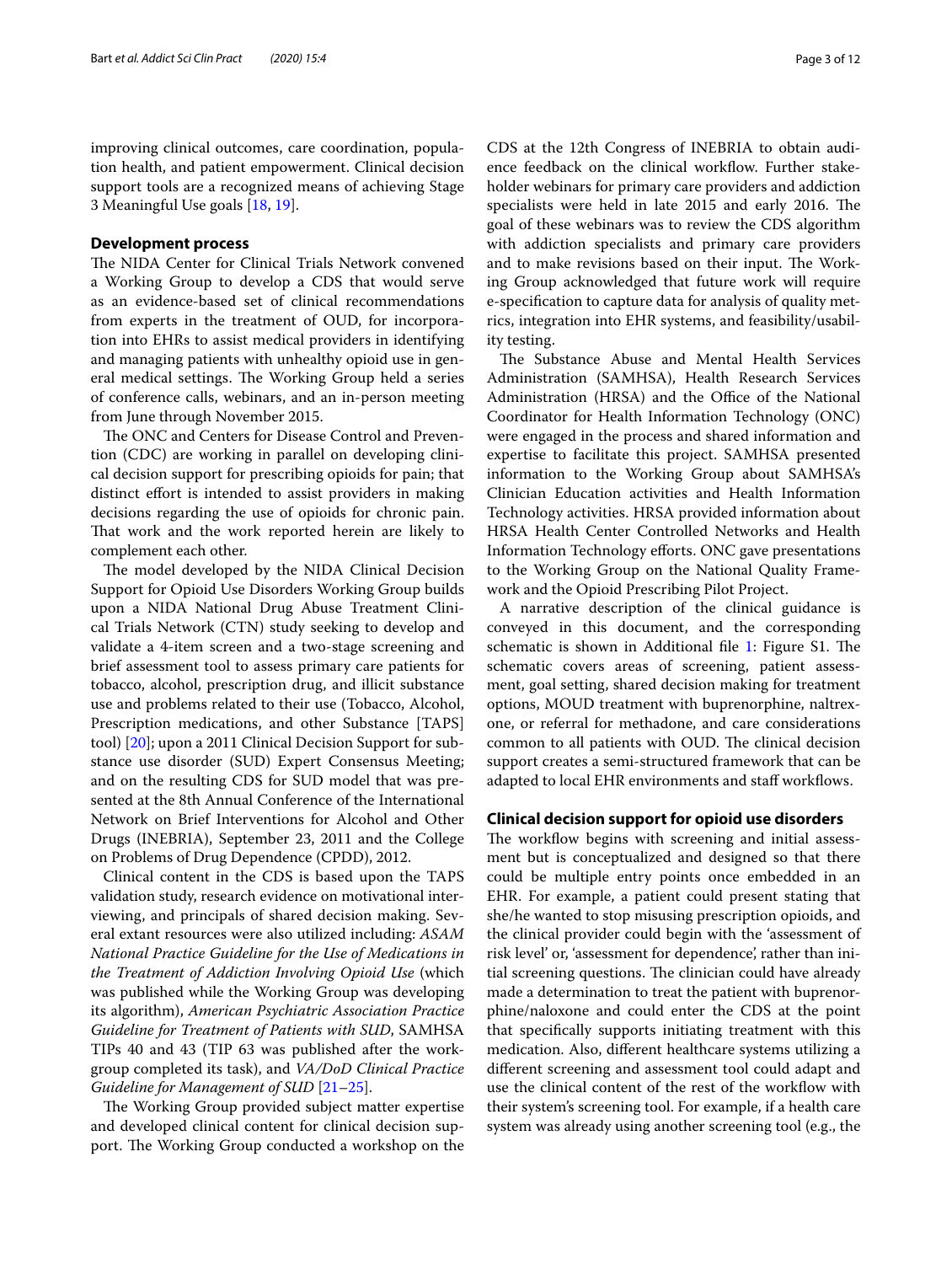WHO ASSIST or DAST-10) to identify 'moderate-risk' or 'high-risk' use, the CDS could be initiated accordingly.

## **Screening and initial assessment including readiness to change**

The TAPS Tool can be administered by a clinician or selfadministered by patients on an electronic device such as a tablet or computer. A score of 1 or greater on the TAPS Tool for heroin or prescription opioids indicates that a patient has problem opioid use and may beneft from intervention by the clinician.

Following a positive screen, the initial step is for the clinician to provide brief motivational counseling. While brief counseling alone may be insufficient to reduce unhealthy drug use  $[26-28]$  $[26-28]$  and certainly if a patient already has moderate or severe OUD, it can be an efective means of raising concern and establishing the patient's goals regarding treatment. In the primary care setting, we recommend using a brief negotiated interview (BNI) [\[29](#page-11-7)] format, which consists of raising the subject, providing feedback on the screening score, recommending cessation or reduction of opioid use, assessing readiness to change, and asking patients if they are ready to set a goal for changing their substance use. These steps can be conducted in as little as 3–5 min and are outlined below, with examples of what the provider might say during each section of the discussion. Providers could seek training in brief intervention/motivational interviewing to be most efective in these conversations and may fnd it helpful to refer to the BNI manual for guidance [\[29\]](#page-11-7).

- 1. Raise the subject
	- Ask permission: "Would you mind if we spend a few minutes talking about your use of [name drug(s)]?
	- Engage the patient: "I want to talk about how it's afecting you and how we might be able to help."
- 2. Provide feedback
- Review screening data and express concern: "The substance use questionnaire you completed indicates that you are using [name drug] in a way that is harmful to your health. It can interfere with the treatment of your other medical problems [connect to reason for today's visit] and puts you at high risk for developing a severe addiction or dying from an overdose."
- 3. Recommend cessation/reduction
	- "Given the health problems that come with [drug] use, my recommendation is that you stop or cut down."
- "I'm here to help you, and I believe this is an important medical problem. In order to help you with this, I would like to talk with you a bit further about your goals, and then discuss options for how I can best support you."
- 4. Assess readiness and confdence. Self-rated readiness and confdence have both been associated with substance use outcomes for alcohol and drug use [\[30–](#page-11-8) [32](#page-11-9)]. Both readiness and confdence can be quickly assessed on a 10-point scale using single-item questions, and have been validated in this format [[33](#page-11-10)].
	- "On a scale of 1 to 10, where 1 is 'not at all ready' and 10 is 'very ready', how ready are you to change your drug use?"
	- "On a scale of 1 to 10, where 1 is 'not at all confdent' and 10 is 'very confdent', how confdent are you in your ability to change your drug use?"
- 5. Enhance motivation by asking the patient why her/ his readiness and confdence ratings are not lower.
	- If patient says > 2, ask "Why did you choose that number and not a lower one?"
	- If patient says 1, ask "What would it take for that one to turn into a two?" Or "What would have to happen for you to feel ready/confdent? How important would it be for you to prevent that from happening?"
- 6. Ask patient to set a goal for changing her/his use:
	- Summarize the conversation: "So what I've heard from you is that you are [summarize readiness/ confdence] to make a change in your [drug] use."
	- Reinforce autonomy, ask patient to set a goal: "While you know that my recommendation is to stop using, it's really up to you to decide if you want to make a change, and I'm here to work with you on anything you feel ready to do that will improve your health. Do you feel like you can set a goal of making any changes in your use, whether it's stopping, using less, or using more safely?"

The subsequent steps depend on the patient's goal regarding her/his opioid use. If the patient's goal is to *stop* use, the TAPS score can be used to indicate whether use is moderate-risk or high-risk.

• If moderate-risk use: Set a clear goal regarding how she/he will stop/reduce her/his opioid use; provide overdose prevention education and prescribe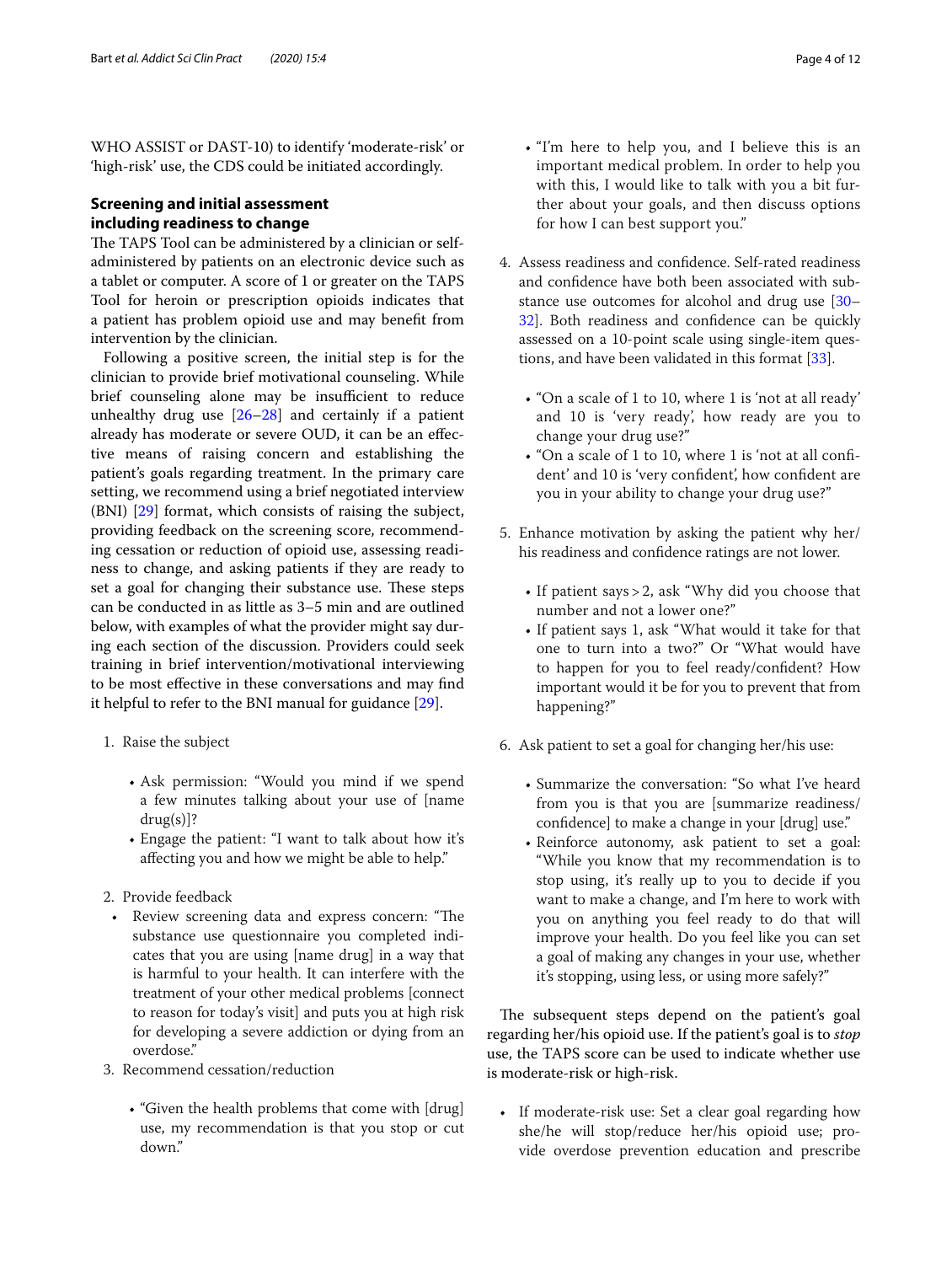naloxone; and arrange for a follow-up visit (within 2 months is recommended).

• If high-risk use: Assess for an OUD based on DSM-5 or ICD-10 criteria.

If the patient's goal is *no change* in opioid use, the clinician should acknowledge the patient's autonomy and ofer assistance whenever the patient is ready to make a change. Educational materials and location-specifc drug treatment and harm reduction resources can be provided. The clinician should reassess current opioid use and goals at the next medical visit.

If the patient is *unsure* about her/his goal, the provider can offer additional motivational counseling and make plans to revisit this in a follow-up visit:

- Ask about the pros and cons of changing opioid use. "What are some things that would be better if you were to stop using [drug]?" "What are some things that would be worse, or that you would miss if you were to stop using [drug]?"
- Discuss barriers and facilitators of making a change: "What are some of the things that might support you in changing your [drug] use?" "What are some of the things that might get in your way?"
- Schedule a follow-up visit (within 2 months is recommended) to discuss further.

For all patients with a positive screen for opioid use, some basic clinical care is recommended to address common comorbidities and health risks [[34,](#page-11-11) [35\]](#page-11-12). These actions are listed in the 'Clinical Care Module.' While not all of these items will necessarily be addressed in a single visit, it is desirable to complete them all in a timely fashion (e.g., within 6 months of the initial identifcation of unhealthy opioid use). Many items may have been completed previously, in which case the information should already exist in the EHR (and can be pre-populated or noted within the CDS). Most of the items are straightforward and are listed in the CDS algorithm—for others, suggested language/instruments are below.

- Screening for tobacco, alcohol, and other drugs is already done if practices are using the TAPS Tool and can be presented as part of the CDS and reviewed by the provider.
- Assessment of IDU: "Have you ever used any drug by injection?" If yes, "When was the last time you injected?"
- Drug treatment history: "Have you ever been in treatment for drug/alcohol use?" If yes, "Are you currently in treatment for substance use?"
- Screening for common health and mental health problems: HIV, viral hepatitis, depression (e.g., PHQ-2/9) [\[36\]](#page-11-13); review chart and ask about chronic pain. Screen women of childbearing age for pregnancy and discuss contraception. Discuss that fertility may increase when patients are treated for OUD, as health improves and menstrual cycles normalize [[37](#page-11-14), [38.](#page-11-15)]
- Screen women for intimate partner violence using a brief validated instrument (e.g., HITS, HARK, STaT) [[39\]](#page-11-16).
- Overdose education and naloxone prescription [[40](#page-11-17)].

#### **Shared decision making**

Following initial screening and assessment of readiness to change, patients who are diagnosed with a moderate or severe OUD can be engaged in a shared decision-making process to discuss treatment options. Shared decision making is a process whereby the provider and patient collaborate to make decisions about the course of care [\[41](#page-11-18)]. This differs from an informed decision-making process; rather than simply providing information to the patient about treatment options and leaving the patient to be the sole decider of care, shared decision making allows the knowledge and advice of the provider to be ofered to the patient so that she/he may incorporate this information into their own decision-making process. Together the patient and provider reach a consensus about the treatment plan.

Patients with OUD can learn that it is a highly treatable chronic disorder that will require ongoing management. Medically supervised withdrawal is not sufficient for the treatment of OUD, although it may serve as a bridge to initiating ongoing care. The essential treatment question for shared decision making in OUD is one of MOUD or behavioral treatment approaches. For an MOUD approach, which medication option is the best ft for the patient? While the data strongly indicate superiority of MOUD approaches versus behavioral approaches alone for outcomes such as relapse to drug use and mortality, providers ideally will discuss all options with patients [[42\]](#page-11-19). Information that may be required to facilitate shared decision making includes discussing the patient's goals, efects of various treatment approaches on mortality, HIV and viral hepatitis acquisition/transmission, quality of life, comparison of the risks and benefts of available medications (including cost, frequency of clinic visits, and side-efects), and the impact of treatment on comorbid illnesses.

Resources to be drawn upon to facilitate shared decision making for OUD likely exist within health systems or are readily available in multiple formats (e.g., brochures, web sites, interactive educational, etc.) and include: nature of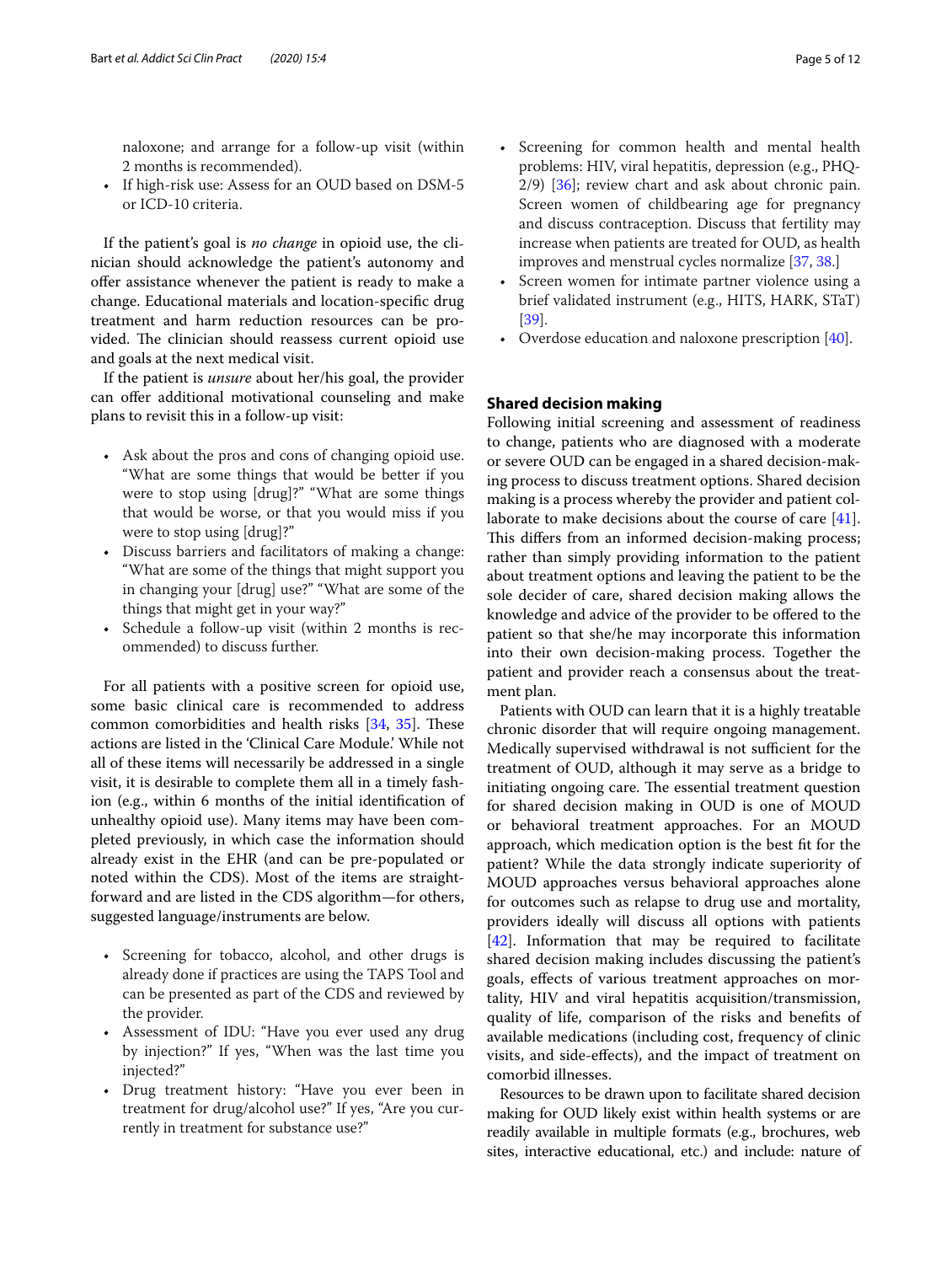addiction as a chronic disease, the risks of drug use in terms of overdose, HIV, viral hepatitis and other medical consequences, description of medications (e.g., SAMHSA Facts patient brochures). Materials which may need development by institutions (or by the CDS workgroup) or referenced from the ASAM National Practice Guideline for the Use of Medications in the Treatment of Addiction Involving Opioid Use include medication comparison charts which allow patients to do a side-by-side comparison of factors that may be of importance from the patient perspective. Table [1](#page-5-0) is a basic example of the types of comparative information patients may want to know as they make a decision:

Patients should be informed that there is no clearly defined length of MOUD. The literature indicates that the longer people take medication the less likely it is that they will return to regular opiate use [[43](#page-11-20)]. Patients should be informed of the high relapse rate when medications are stopped (even with gradual tapering) and that there are few predictive factors that can help a practitioner identify patients who are likely to succeed following medication discontinuation. Furthermore, patients should be informed of the risk of overdose and death following MOUD discontinuation due to loss of tolerance.

Patients should know that specialized treatment facilities are available to provide medications and that these settings may have additional services not available in a general medical setting (e.g., group therapy, vocational programs) but that these programs may also require more intensive attendance. Discussion of the privacy of treatment records between general medical settings and specialty settings or specialty provider in general medical settings (i.e., 42 CFR Part 2) should also occur.

Patients may need time to weigh their treatment options. For patients diagnosed with OUD, it is recommended that a follow-up appointment to discuss treatment choices be scheduled within approximately 2 weeks after diagnosis.

For the patient and/or provider who determine that referral for treatment is the best option, the CDS will prompt for follow-up to make sure that a referral appointment was made and completed. For patients and providers choosing intervention within the general medical setting, available medications are described below.

## **Office-based buprenorphine**

Food and Drug Administration approved buprenorphine formulations for the treatment of OUD can be considered for those with moderate to severe OUD with current physiologic dependence. They may also be considered for

<span id="page-5-0"></span>**Table 1 Comparative information for patients to make a decision**

**Methadone Buprenorphine Oral naltrexone Extended release naltrexone** Route **Sublingual daily** Sublingual daily **Sublingual daily** or every other day Oral daily or three times per week Intramuscular injections every 28 days Constipation  $++$  ++  $++$   $-$ Sexual dysfunction ++ + − − Physical dependence ++ ++ ++ Sweating ++(rare) − − − Starting/Stopping No lead-in abstinence Gradual taper Either lead-in abstinence or no lead-in abstinence if in opioid withdrawal at time of induction Gradual taper Lead-in abstinence (2–10 days) No taper Lead-in abstinence (2–10 days) No taper Weight gain − − − − Sedation ± ± − − Bone/joint pain − − − − Dental problems − − − − Opiate efect ++ + − − Interferes with pain management using opiates − ± + + Drug interactions HIV medications Phenytoin Rifampin Carbamazepine Benzodiazepines Alcohol Atazanavir Benzodiazepines Alcohol Opioid analgesics Opioid analgesics-Risk of overdose + ± (with benzodiazepines) − −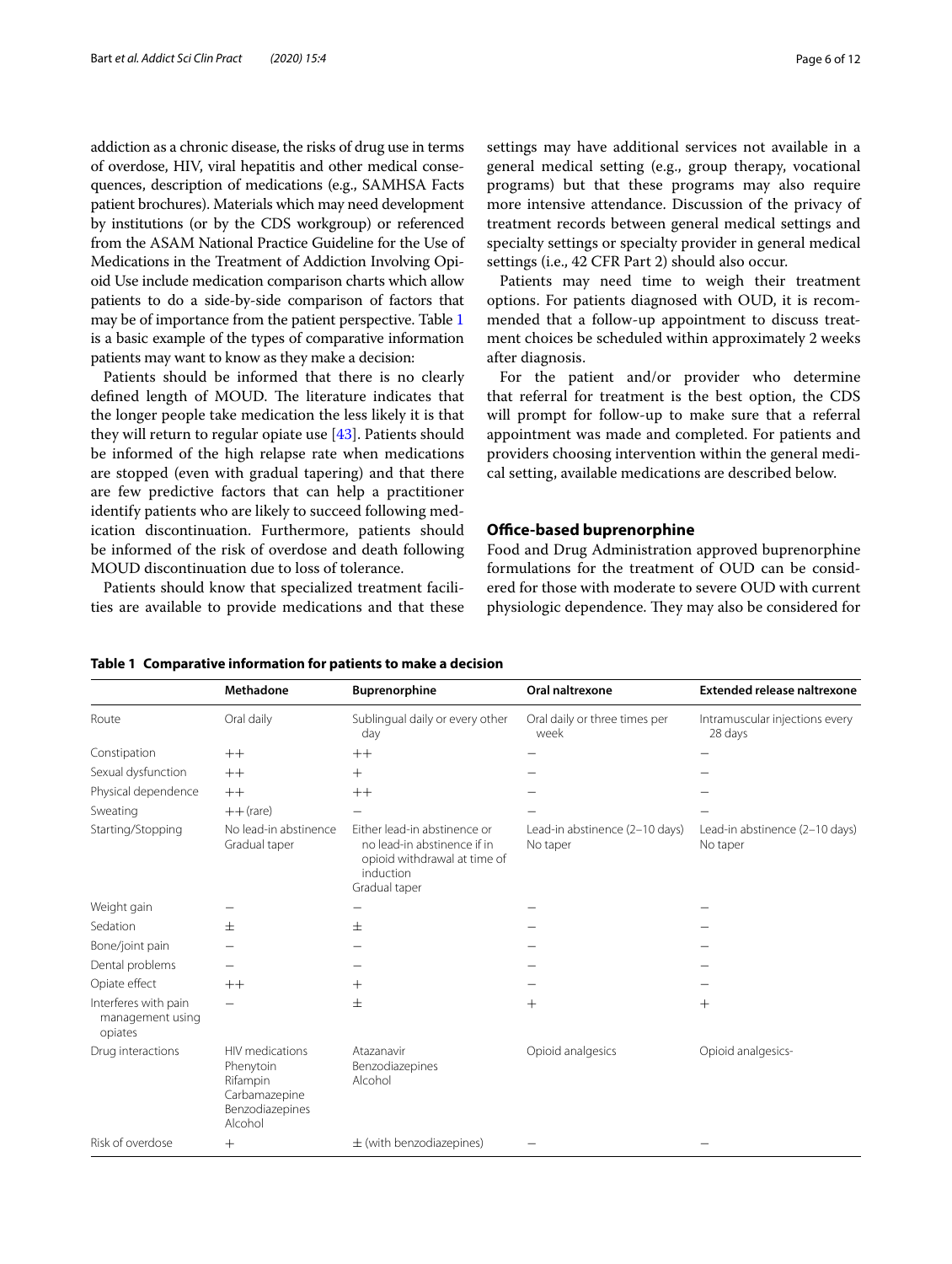those without physiologic dependence who are high risk for relapse [[24\]](#page-11-21).

#### **Evaluation phase**

In anticipation of initiating buprenorphine treatment, a number of clinical issues should be considered as outlined below:

## *Is the patient pregnant?*

If the patient is pregnant or planning to become pregnant, the clinician should discuss the evidence supporting the use of buprenorphine and methadone during pregnancy and breastfeeding. This should include the availability of resources for pregnant women in the clinician's office compared to those available in OTPs  $[44]$  $[44]$ .

## *Does the patient have chronic pain that requires opioid agonists?*

If the patient has chronic pain, the clinician should discuss the moderate analgesic properties of buprenorphine with the patient. For patients with mild to moderate chronic pain, clinicians can attempt a trial (2–4 weeks) of buprenorphine treatment to determine if adequate analgesia is obtained. If the patient and clinician opt not to attempt to such a trial or if such a trial is unsuccessful, the patient should be referred to an opioid treatment program (OTP) for consideration of methadone which may provide additional analgesia and can allow for the use of full opioid agonists for pain if deemed necessary and appropriate [[23\]](#page-11-23).

If the patient is interested in initiating treatment with buprenorphine, the clinician should assure adequate coverage for medication, visits, counseling, urine drug screening, blood testing including baseline liver tests, the ability to safely store medication, and check for any contraindication to the use of buprenorphine.

#### **Induction phase**

Once the decision has been made to initiate treatment with a buprenorphine formulation, buprenorphine induction can occur as outlined in the Substance Abuse and Mental Health Administration's Treatment Improvement Protocol #40 [[24\]](#page-11-21) with certain modifcations as outlined in the ASAM National Practice Guideline for the Use of Medications in the Treatment of Addiction Involving Opioid Use  $[21]$  $[21]$  $[21]$ . These include the use of co-formulated buprenorphine/naloxone (bup/ nx) products, consideration of unobserved (e.g., home) induction when both the clinician and patient are experienced in the use of buprenorphine, and a target of

16 mg (or equivalent doses for some proprietary products with difering bioavailability) on the second day of treatment.

## **Stabilization phase**

Patients are seen for office visits at least weekly in the early phase of treatment to allow for clinical assessment and dose adjustment [[23,](#page-11-23) [24\]](#page-11-21).

#### **Treatment phase**

During the treatment phase, patient visits can be extended to twice monthly or monthly depending on evidence of clinical stability. During visits, clinicians should provide medication management, assess patient response to treatment, obtain urine drug screens as clinically indicated, and adjust clinical services based on that assessment. If it is determined that the patient is adherent to the prescribed treatment plan, is abstinent or using illicit opioids at a level that does not interfere with function, then it is appropriate to continue treatment with modifcations to achieve a longterm goal of abstinence from illicit drug use.

If the patient is adherent to the prescribed treatment plan, but reports intermittent or ongoing lowlevel use of illicit opioids at a level that interferes with function, the clinician should assess potential problems in the following domains: medication adherence, buprenorphine dose to assure cross tolerance and narcotic blockade, unaddressed triggers to ongoing drug use such as negative infuences from people, places and things, comorbid substance use (e.g., alcohol, nonmedical use of benzodiazepines), and unmet psychosocial counseling needs.

If the patient is not adherent to the prescribed treatment plan, has not been able to achieve abstinence and is persistently using illicit opioids at a level that interferes with function after the clinician and the patient have made repeated attempts to address the issues outlined including adjustments in medication dose and counseling, then consideration should be made regarding a transfer to an office-based practice or outpatient treatment program that is able to provide greater structure and resources.

In determining the appropriateness of a patient for a specific office-based practice, the clinician should consider her/his expertise and available resources to address the following comorbid conditions: comorbid substance use and or substance use disorders, comorbid pain, and untreated psychiatric comorbidity. In addition, some patients may require closer monitoring and more frequent visits to monitor urine toxicology results, ensure medication adherence, avoid diversion, and provide adequate counseling [[24\]](#page-11-21).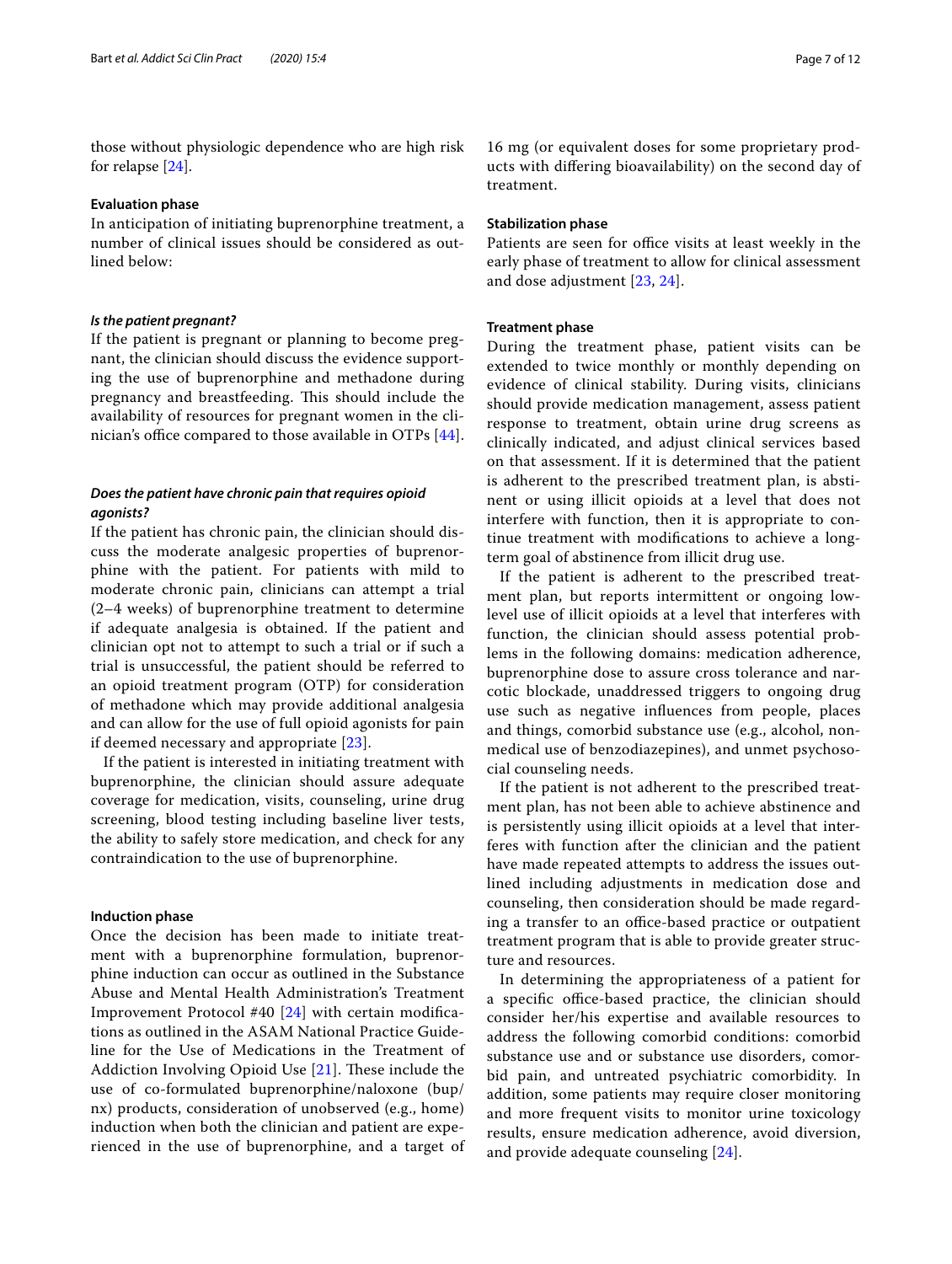#### **Naltrexone**

Naltrexone is a reasonable option for patients who have an opioid use disorder but do not have current physiologic dependence. Such patients could have recently completed medically supervised withdrawal from opioids. They could have recently been incarcerated and gone through withdrawal in a penal setting. They could have stopped opioids temporarily on their own.

If the patient is willing to take naltrexone, there are some next steps before starting the medication. First assure that baseline liver tests have been obtained since oral naltrexone has an FDA boxed warning for liver injury. It is generally suggested by experts that, if the patient has baseline transaminases > 5X upper limit of normal, naltrexone should be used with extreme caution and careful monitoring. Second, obtain a urine drug screen for opioids, oxycodone, methadone, and buprenorphine. Because naltrexone, as a competitive antagonist, can cause precipitated opioid withdrawal in patients not fully withdrawn or who have remaining opioids on their mu-opioid receptors [\[45](#page-11-24)], it is not safe to proceed with naltrexone administration at least until the urine drug screen contains none of these opioid drugs or medications. If the urine drug screen is positive for any of these compounds, postpone initial naltrexone administration for 24–48 h and recheck the urine drug screen at that time and do not proceed with naltrexone until it is negative for opioid drugs or medications.

If the urine drug screen is negative for opioids, oxycodone, methadone, and buprenorphine, and the patient can confrm by history that the patient has not had short acting opioids for a minimum of 3–6 days or methadone or buprenorphine for a minimum of 7–10 days, it may be safe to begin naltrexone administration [[45\]](#page-11-24).

If there is any doubt about whether the patient is fully withdrawn from opioids and free of physiologic dependence, it is often prudent to consider doing a naloxone challenge [[45](#page-11-24), [46\]](#page-11-25). Naloxone, like naltrexone, is a competitive antagonist at the mu-opioid receptor and will also cause precipitated withdrawal in someone with physiologic dependence [\[46](#page-11-25)]. However, naloxone has a short half-life, about 60 min [[47\]](#page-11-26). If precipitated withdrawal results from naloxone administration, it will only last a few hours. Oral naltrexone has a half-life of 4 h, and its active metabolite, 6-beta naltrexol has a half-life of 13 h [[48\]](#page-11-27). Precipitated withdrawal from naltrexone can thus last 24 h or longer. Use the following procedure to do the naloxone challenge:

Ask if patient has any opioid withdrawal symptoms. If symptoms are present, do not proceed with challenge and re-evaluate in 24–48 h.

Observe patient for signs of opioid withdrawal. If signs are present, do not proceed with challenge and re-evaluate in 24–48 h.

If no signs or symptoms are present, obtain baseline vital signs.

A total dosage of 0.8 mg naloxone must be administered in one of 3 ways:

- 1. 0.8 mg IM in deltoid and observe 45 min.
- 2. 0.8 mg sub q in any extremity and observe 45 min.
- 3. 0.2 mg IV push. Wait 30 s and observe. If no signs or symptoms of opioid withdrawal, administer remaining 0.6 mg IV push and observe 20 min.

If any elevations in pulse rate or blood pressure occur, or if any signs or symptoms of opioid withdrawal emerge, the patient has failed the naloxone challenge. Repeat in 24–48 h assuming no inter-current relapse to opioid use has occurred.

If no elevations in pulse rate or blood pressure occur, and if no signs or symptoms of opioid withdrawal emerge, the patient has passed the naloxone challenge and can proceed to naltrexone ingestion or administration.

Once it has been determined that the naloxone challenge is not necessary, or the patient has passed the challenge, the next step is to determine the level of support the patient has so that a decision can be made about starting oral versus extended release injectable naltrexone (XR-NTX). If the patient has external contingencies such as legal, professional, or family consequences if a relapse to opioid use occurs; or a high level of internal motivation and a mechanism for monitored ingestion of oral medication by program staf, a reliable family member, or a pharmacy, oral naltrexone may be an efective intervention [\[49,](#page-11-28) [50\]](#page-11-29). Monitored oral naltrexone can be started at 50 mg orally once daily or a 3 days per week dosing schedule of 100 mg, 100 mg, 150 mg orally on Mon/Wed/Fri, respectively, with medical management and/or referral to a treatment program and/or mutual help groups. It is reasonable to recheck liver tests within approximately 12 weeks and then as clinically indicated.

If the patient is non-adherent or otherwise fails oral naltrexone and exhibits an intermittent pattern of opioid use with no physiologic dependence and is otherwise tolerating oral naltrexone, a reasonable plan is to switch to XR-NTX. Similarly, if the patient does not have an adequate support system in place, it makes more sense to begin treatment with XR-NTX as described below.

If patient has inadequate supports but refuses XR-NTX and wants oral NTX, then use shared decisionmaking regarding likelihood of stopping oral NTX and relapsing and consider buprenorphine or methadone as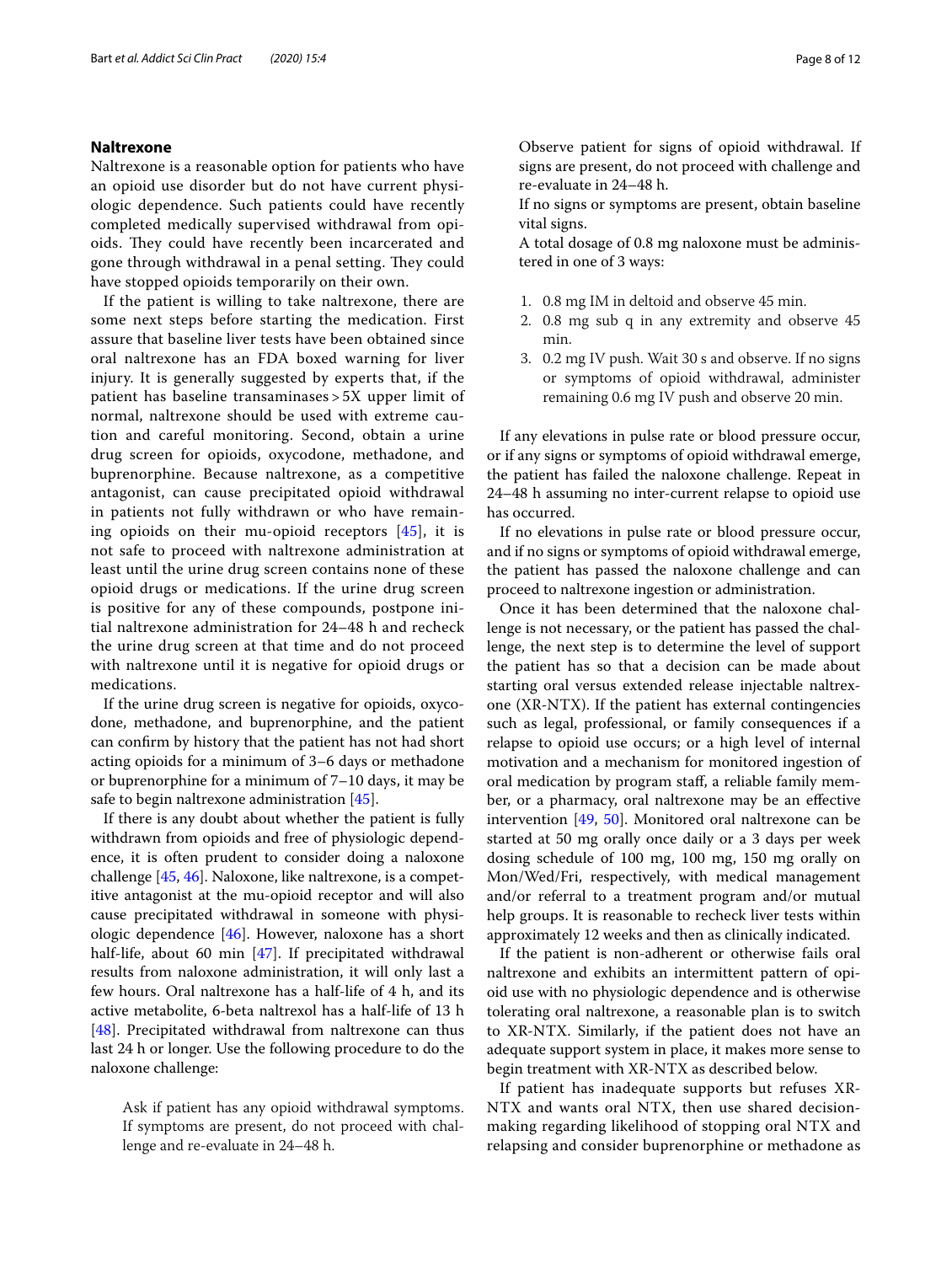better alternatives to oral NTX. If the patient still wants oral NTX, try to get agreement that if patient tries and fails, patient will consider these other options. Begin oral NTX with very close clinical monitoring and frequent urine drug screens. If patient fails, again present other options.

If the patient is non-adherent or otherwise fails oral naltrexone, exhibits a regular pattern of illicit opioid use, and now has developed physiologic dependence, it makes sense to switch the patient to buprenorphine treatment or refer for methadone treatment.

If the patient and provider agree to start XR-NTX, begin XR-NTX as a 380 mg IM injection in the gluteal muscle [\[51](#page-11-30)]. Start medical management including periodic urine drug screens and/or referral to treatment program and/or mutual help groups. Schedule an appointment for the next injection in 4 weeks. Give the next injection in the contralateral gluteal muscle and continue to alternate sites with each subsequent injection. Recheck liver tests in 12 weeks and then as clinically indicated.

If the patient is non-adherent or otherwise fails XR-NTX with an intermittent pattern of opioid use but still no physiologic dependence, a reasonable plan is to continue XR-NTX and intensify behavioral interventions. Alternatively, one can begin buprenorphine treatment or refer to methadone treatment.

If the patient is non-adherent (e.g., does not return for subsequent injections) or otherwise fails XR-NTX with regular pattern of illicit opioid use and now has physiologic dependence, it makes sense to switch the patient to buprenorphine treatment or refer for methadone treatment.

Managing side efects:

- In addition to the very low risk of liver injury from oral naltrexone, common side efects of both formulations of naltrexone include nausea and/or vomiting, dizziness, headache, insomnia, nervousness, and lethargy.
- Side effects frequently wane over days or a few weeks.
- Nausea can often be effectively managed with a short course of an antiemetic.
- Injection site reactions are a common side effect of the extended release injection formulation.
	- Most are benign and resolve with conservative measures such as non-steroidal anti-infammatory medication and alternating hot and cold packs.
	- Rarely a sterile abscess may require surgical attention or a non-sterile abscess may require antibiotics and/or incision and drainage.

When referral for treatment and additional services is considered, it is recommended that several items be addressed. First, the type and severity of each substance use disorder should be identifed. For each disorder, it is essential to determine if the patient is ready to undergo more formal assessment and possible referral for treatment [\[52](#page-11-31)].

If the patient is not ready to undergo more formal assessment and possible referral for treatment, they should be offered further contact. The clinician should present feedback and their concerns about the patient's health if the patient is interested and desires to discuss. Lastly the clinician may ofer information with referral options (e.g., written material, internet resources).

If the patient is unsure if he/she is ready to undergo more formal assessment and possible referral for treatment, the clinician should attempt to facilitate the patient's ability to name the problem by discussing pros and cons of change (acceptance of treatment). If possible, the clinician should attempt to determine the source of the patient's ambivalence.

If the patient is ready to undergo more formal assessment and possible referral for treatment, the clinician should confrm the patient's actual ability/willingness to access a specifc resource.

When establishing a system to support clinicians who may refer a patient for treatment and additional services, the practice should identify required resources to address active addiction related clinical problems or situations. Based on the local resources available, the practice should determine specifc steps the clinician should follow to ensure appropriate and efficient referral. These steps should be explicitly defined, standardized, streamlined, and documented as standard operating principles for the practice.

Once patient readiness, willingness, and ability have been assessed and confrmed, a placement assessment employing a standardized referral assessment is recom-mended. The ASAM Criteria [[53\]](#page-11-32) is an accepted and validated tool for complete intake and assessment that can facilitate and guide selection of appropriate referral destinations and successful referral to treatment. The core dimensions encompassed by the ASAM Criteria include: (1) Acute Intoxication and/or Withdrawal Potential; (2) Biomedical Conditions and Complications, (3) Emotional, Behavioral, or Cognitive Problems and Complications, (4) Readiness to Change, (5) Relapse, Continued Use, or Continued Problem Potential, and (6) Recovery Environment. Other placement criteria may exist or may be required based on the patient's insurance coverage.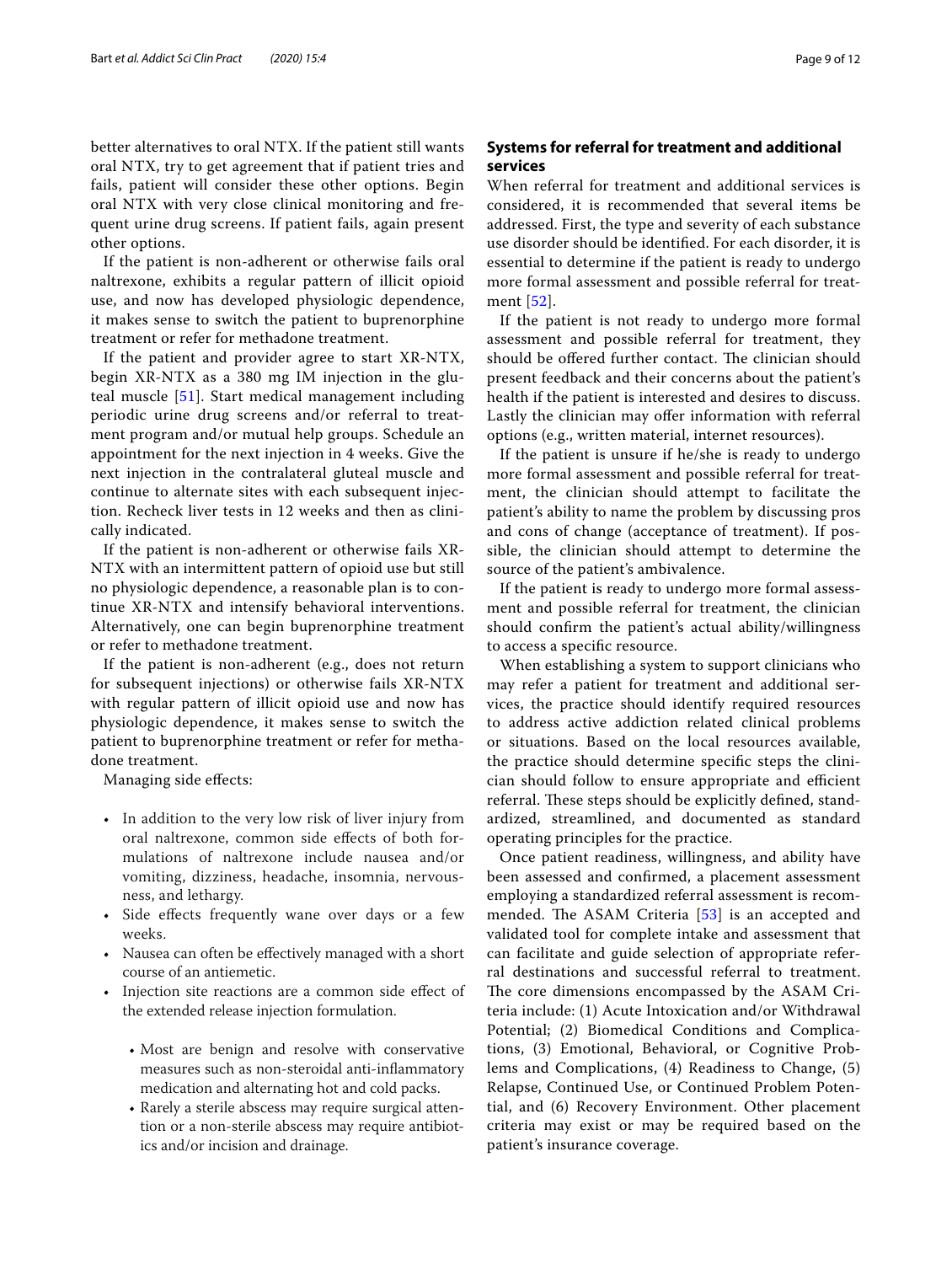While ASAM criteria are recognized and broadly accepted, especially in substance use treatment settings, implementing them in primary care settings, even those that are well resourced may be problematic. More pragmatic approaches for assessment and placement, such as clinical judgment of a trained clinician may be necessary and appropriate.

## **Workfow (systems) issues**

A practice system must determine which personnel (Clinician, Social Worker, etc.) will perform each of the following key tasks based on the local personnel and workflow:

- 1. Make and/or confrm the diagnosis of a SUD.
- 2. Make the initial decision to assess the severity of the patient's SUD.
- 3. Present the indication for treatment to the patient and introduce the idea of pursuing treatment.
- 4. Perform an assessment of the patient's current readiness for treatment.
- 5. Discuss potential options for treatment with the patient.
- 6. Clarify the patient's actual ability and/or willingness for referral to treatment based on appropriate and acceptable options.
- 7. Make and follow through with the referral for the patient.

When establishing such a system, it is important to determine if the system has the capacity (in the form of a trained individual such as social worker, etc.) available for formal intake and assessment and referral on-site.

If a trained individual is available on-site, then the patient should be referred to that individual to perform formal intake, assessment and referral using a tool (e.g., ASAM Criteria) or clinical judgment to select an appropriate referral destination. If a trained individual is not available, then the patient should be referred to outside resources to perform formal intake, assessment and referral. It should be determined who will actually make this referral and under what circumstances.

## **Conclusion**

The current epidemic of opioid misuse and overdose has greatly outpaced the capacity of specialized treatment settings to manage it. Integration of OUD screening, assessment, and treatment within primary care systems could potentially help stem the tide of this epidemic, by increasing access to evidence-based care. The NIDA CCTN CDS Working Group describes a semi-structured outline of clinical decision support that may facilitate this process. Site-specifc adaptation will be needed

to ft the workfow and roles of healthcare personnel at specific sites. The NIDA CTN has funded a pilot study, CTN-0076ot: Clinical Decision Support for Opioid Use Disorders in Medical Settings: Pilot Usability Testing in an EMR (COMPUTE), to program the Working Group's algorithm into a web-based CDS insert in an electronic health record. This pilot has been completed with usability testing results forthcoming. A NIDA CTN NIH HEAL Initiative-funded multisite clinic randomized trial of the CDS (CTN-0095: COMPUTE 2.0 Clinic-Randomized Trial of Clinical Decision Support for Opioid Use Disorders in Medical Settings) CDS will begin in 2020.

CDS tools can help health systems improve the quality of healthcare delivery. The utility of these tools lies in their ability to streamline and adapt complex treatment algorithms into targeted recommendations for the patient at hand by mining extant and real-time data in the electronic health record. Ultimately, to be efective, a CDS tool must be useful to the provider, patient specific, and adaptive to local needs (e.g., workflows, referral pathways, etc.) and/or changes in treatment standards (e.g., new drug formulations, evolving safety information, etc.).

#### **Supplementary information**

**Supplementary information** accompanies this paper at [https://doi.](https://doi.org/10.1186/s13722-020-0180-2) [org/10.1186/s13722-020-0180-2.](https://doi.org/10.1186/s13722-020-0180-2)

<span id="page-9-0"></span>**Additional fle 1.** Opioid use disorder clinical algorithm.

#### **Abbreviations**

ASAM: American Society of Addiction Medicine; BUP: buprenorphine; CTN: NIDA Clinical Trials Network; EHR: electronic health record; CDS: clinical deci‑ sion support tool; CMS: Centers for Medicare and Medicaid Services; CPDD: College on Problems of Drug Dependence; DAST-10: drug abuse screening test; DSM: Diagnostic and Statistical Manual of Mental Disorders published by the American Psychiatric Association; HBV: hepatitis B; HCV: hepatitis C; HARK: instrument to identify intimate partner violence; HITS: domestic violence screening tool; HIV: human immunodefciency virus; HEDIS: Healthcare Efectiveness Data and Information Set; HRSA: Health Resources & Services Administration; ICD: International Classifcation of Diseases; IDU: injecting drug use; INEBRIA: International Network on Brief Interventions for Alcohol and Other Drugs; IOM: Institute of Medicine; MOUD: medications for opioid use disorder; ONC: Office of the National Coordinator for Health Information Technology; OBOT-B: Office-Based Opioid Treatment with Buprenorphine; OUD: opioid use disorder; OTP: opioid treatment program; NIDA: National Institute on Drug Abuse; NTX: naltrexone; NX: naloxone; PHQ-2/9: Patient Health Questionnaire -2 or -9; SAMHSA: Substance Abuse and Mental Health Services Administration; SUD: substance use disorder; STaT: intimate partner screening tool; STIs: sexually transmitted infections; TAPS: tobacco, alcohol, prescription medication and other substances use screening tool; TB: tuberculosis; USPSTF: US Preventative Services Task Force; VA/DoD: Department of Veterans Afairs/ US Department of Defense; WHO ASSIST: World Health Organization Alcohol, Smoking and Substance Involvement Screening Test; XR-NTX: extendedrelease naltrexone.

#### **Acknowledgements**

The authors wish to thank the following partners and contributors: Robert Lubran, MPA, Division of Pharmacologic Therapies Center for Substance Abuse Treatment, Substance Abuse and Mental Health Services Administration, U.S.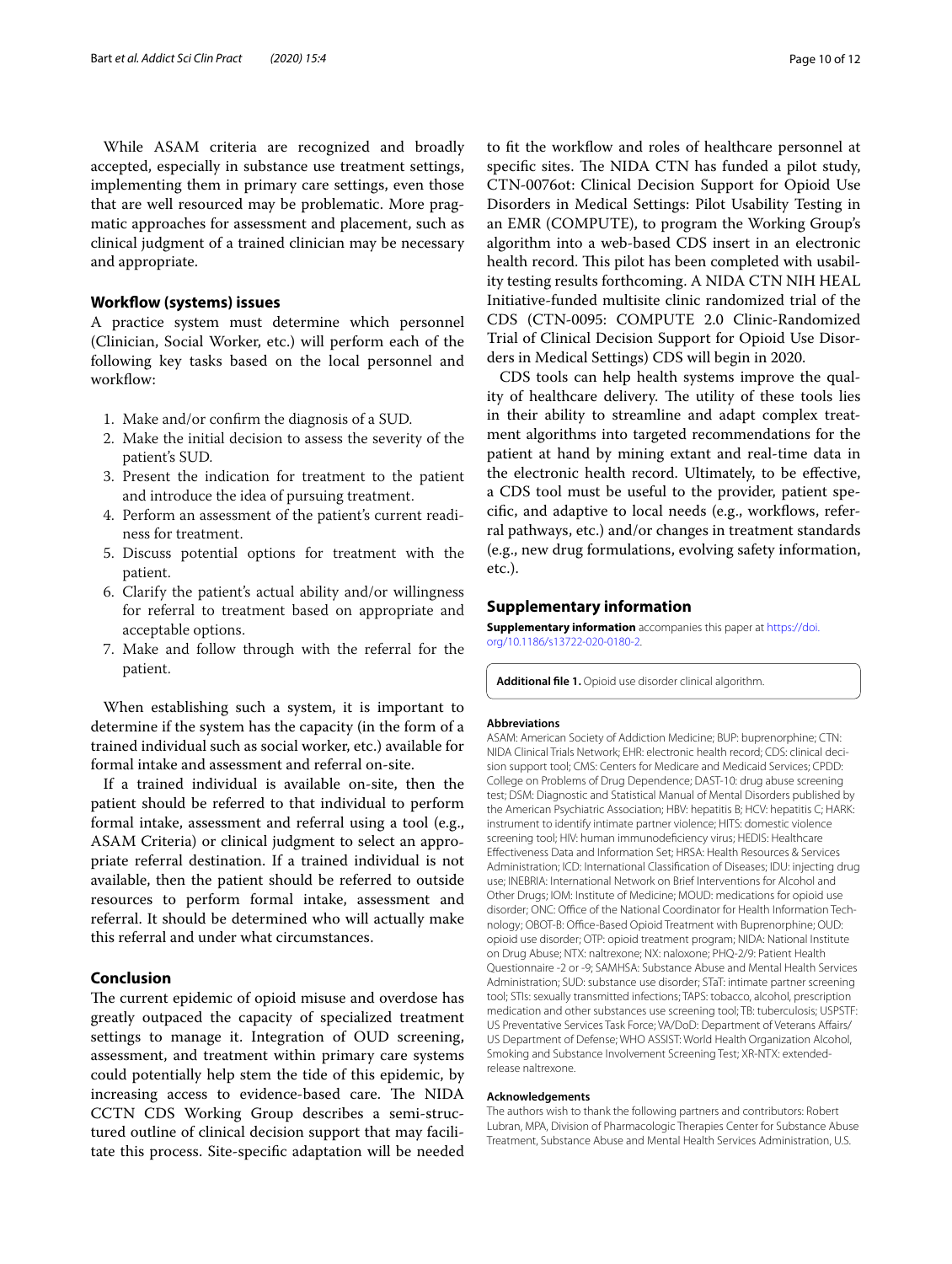Department of Health and Human Services, Rockville, MD; Laura E. Rosas, J.D., MPH, Health Information Technology Team, Substance Abuse and Mental Health Services Administration, U.S. Department of Health and Human Services, Rockville, MD; Alexander Ross, Sc.D., Health Resources and Services Administration, U.S. Department of Health and Human Services, Rockville, MD; Kenneth Salyards, Center for Substance Abuse Treatment, Division of State and Community Assistance, Substance Abuse and Mental Health Services Admin‑ istration, U.S. Department of Health and Human Services, Rockville, MD; June S. Sivilli, MA, Treatment Branch, Office of Demand Reduction, White House Office of National Drug Control Policy, Executive Office of the President, Washington, DC; Julia Skapik, M.D., MPH, Office of Standards & Technology, Office of the National Coordinator for Health IT, Washington, DC; Michael A Wittie, MPH, Office of Clinical Quality and Safety Office of the National Coordinator for Health IT, Washington, DC; Derrick Wyatt, MS, RN-BC, CPHIMS Commander, USPHS, Bureau of Primary Health Care, Office of Quality Improvement, Health IT Team, Health Resources and Services Administration, U.S. Department of Health and Human Services, Rockville, MD; Maureen Boyle, Ph.D. (webinar only), Science Policy Branch, Office of Science Policy and Communications, National Institute on Drug Abuse, National Institutes of Health, Bethesda, MD; Carol Cushing, RN, BBA, Ron Dobbins, MBA, Udi Ghitza, Ph.D., David Liu, M.D., Raul Mandler, M.D., Carmen Rosa, MS, Quandra Scudder, Steven Sparenborg, Ph.D., Michele Straus, R.Ph., M.S., Geetha Subramaniam, M.D., Betty Tai, Ph.D., Center for the Clinical Trials Network, National Institute on Drug Abuse, National Institutes of Health, Bethesda, MD.

#### **Disclaimer**

The views and opinions expressed in this manuscript are those of the authors only and do not necessarily represent the views, official policy, or position of the US Department of Health and Human Services or any of its afliated institutions or agencies.

#### **Authors' contributions**

All authors contributed to the development of the clinical decision support algorithm and the manuscript writing. KH was substantially involved in Contracts HHSN271201500070C and HHSN271201400028C, consistent with the role of Scientific Officer. All authors read and approved the final manuscript.

#### **Funding**

Contracts HHSN271201500070C, HHSN271201400028C, 5UG1DA040316 (National Institute on Drug Abuse).

#### **Availability of data and materials**

Data sharing is not applicable to this article as no datasets were generated or analyzed during the current study.

## **Ethics approval and consent to participate**

Not applicable.

#### **Consent for publication**

Not applicable.

#### **Competing interests**

Saxon has served on an advisory board and received travel support from Alkermes, Inc. Kristen Huntley's spouse is eligible for a defned beneft plan (pension) through Pfzer from previous employment. The authors declare that they have no competing interests.

#### **Author details**

<sup>1</sup> Division of Addiction Medicine, Hennepin Healthcare, University of Minnesota, 701 Park Avenue, Minneapolis, MN 55415, USA.<sup>2</sup> Department of Psychiatry and Behavioral Sciences, University of Washington, Seattle, USA. 3 Center of Excellence in Substance Abuse Treatment and Education (CESATE), VA Puget Sound Health Care System–Seattle Division, 1660 S. Columbian Way, Seattle, WA 98108-1597, USA. <sup>4</sup> Department of Medicine, Program in Addiction Medicine, Yale University School of Medicine, E.S. Harkness Building A, 367 Cedar Street, Suite 406A, New Haven, CT 06510, USA.<sup>5</sup> Department of Population Health, Section on Tobacco, Alcohol, and Drug Use, NYU School of Medicine, 180 Madison Ave., New York, NY 10016, USA. <sup>6</sup> Department of Family Medicine, Oregon Health & Science University, 3930 SE Division Street, Portland, OR 97202, USA.<sup>7</sup> Section of General Internal Medicine, Boston University School of Medicine, Crosstown Center, 801 Massachusetts Avenue, Boston, MA 02118, USA. 8 Center for the Clinical Trials Network, National Institute on Drug Abuse, National Institutes of Health, Bethesda, MD, USA. <sup>9</sup> The Emmes Company, Rockville, MD, USA.

Received: 7 November 2019 Accepted: 7 January 2020 Published online: 16 January 2020

#### **References**

- <span id="page-10-0"></span>1. U.S. Department of Labor. The Mental Health Parity and Addiction Equity Act of 2008 (MHPAEA). 2010. [http://www.dol.gov/ebsa/newsroom/fsmhp](http://www.dol.gov/ebsa/newsroom/fsmhpaea.html) [aea.html](http://www.dol.gov/ebsa/newsroom/fsmhpaea.html). Accessed 23 Nov 2015.
- <span id="page-10-1"></span>2. Department of Health and Human Services. The Patient Protection and Affordable Care Act (ACA). 2010. http://www.hhs.gov/opa/affordable [-care-act/.](http://www.hhs.gov/opa/affordable-care-act/) Accessed 23 Nov, 2015.
- <span id="page-10-2"></span>3. National Academies of Sciences, Engineering, and Medicine. 2019. Medications for opioid use disorder save lives. Washington, DC: The National Academies Press; 2019. [https://doi.org/10.17226/25310.](https://doi.org/10.17226/25310) Accessed 18 Oct 2019.
- <span id="page-10-3"></span>4. Arfken CL, Johanson CE, di Menza S, Schuster CR. Expanding treatment capacity for opioid dependence with office-based treatment with buprenorphine: national surveys of physicians. J Subst Abuse Treat. 2010;39(2):96–104.
- 5. Hutchinson E, Catlin M, Andrilla CH, Baldwin LM, Rosenblatt RA. Barriers to primary care physicians prescribing buprenorphine. Ann Fam Med. 2014;12(2):128–33.
- <span id="page-10-4"></span>6. Kunins HV, Sohler NL, Giovanniello A, Thompson D, Cunningham CO. A buprenorphine education and training program for primary care residents: implementation and evaluation. Subst Abuse. 2012;34(3):242–7.
- <span id="page-10-5"></span>7. Alanis-Hirsch K, Croff R, Ford JH, Johnson K, Chalk M, Schmidt L, et al. Extended-release naltrexone: a qualitative analysis of barriers to routine use. J Subst Abuse Treat. 2016;62:68–73.
- <span id="page-10-6"></span>8. Andraka-Christou B, Capone MJ. A qualitative study comparing physicianreported barriers to treating addiction using buprenorphine and extended-release naltrexone in U.S. office-based practices. Int J Drug Policy. 2018;54:9–17.
- <span id="page-10-7"></span>9. U.S. Preventive Services Task Force. Alcohol misuse: screening and behavioral counseling interventions in primary care. 2013. [http://www.](http://www.uspreventiveservicestaskforce.org/Page/Document/UpdateSummaryFinal/alcohol-misuse-screening-and-behavioral-counseling-interventions-in-primary-care%3fds%3d1%26s%3dalcohol) [uspreventiveservicestaskforce.org/Page/Document/UpdateSummaryFi](http://www.uspreventiveservicestaskforce.org/Page/Document/UpdateSummaryFinal/alcohol-misuse-screening-and-behavioral-counseling-interventions-in-primary-care%3fds%3d1%26s%3dalcohol) [nal/alcohol-misuse-screening-and-behavioral-counseling-interventions](http://www.uspreventiveservicestaskforce.org/Page/Document/UpdateSummaryFinal/alcohol-misuse-screening-and-behavioral-counseling-interventions-in-primary-care%3fds%3d1%26s%3dalcohol)[in-primary-care?ds](http://www.uspreventiveservicestaskforce.org/Page/Document/UpdateSummaryFinal/alcohol-misuse-screening-and-behavioral-counseling-interventions-in-primary-care%3fds%3d1%26s%3dalcohol)=1&s=alcohol. Accessed 23 Nov 2015.
- <span id="page-10-8"></span>10. U.S. Preventive Services Task Force. Draft recommendation statement, illicit drug use, including nonmedical use of prescription drugs: screening. 2019.
- <span id="page-10-9"></span>11. U.S. Preventive Services Task Force. Drug use, illicit: screening. 2008. [http://www.uspreventiveservicestaskforce.org/Page/Document/Updat](http://www.uspreventiveservicestaskforce.org/Page/Document/UpdateSummaryFinal/drug-use-illicit-screening%3fds%3d1%26s%3ddruguse) [eSummaryFinal/drug-use-illicit-screening?ds](http://www.uspreventiveservicestaskforce.org/Page/Document/UpdateSummaryFinal/drug-use-illicit-screening%3fds%3d1%26s%3ddruguse)=1&s=druguse. Accessed 23 Nov 2015.
- <span id="page-10-10"></span>12. Institute of Medicine of the National Academies. Vital signs: core metrics for health and health care progress [Report Brief ]. 2015. [http://iom.natio](http://iom.nationalacademies.org/%7e/media/Files/Report%20Files/2015/Vital_Signs/VitalSigns_RB.pdf) [nalacademies.org/~/media/Files/Report%20Files/2015/Vital\\_Signs/Vital](http://iom.nationalacademies.org/%7e/media/Files/Report%20Files/2015/Vital_Signs/VitalSigns_RB.pdf) [Signs\\_RB.pdf](http://iom.nationalacademies.org/%7e/media/Files/Report%20Files/2015/Vital_Signs/VitalSigns_RB.pdf). Accessed 23 Nov 2015.
- <span id="page-10-11"></span>13. Obama B. Presidential memorandum—addressing prescription drug abuse and heroin use. White House web site. 2015. [https://www.white](https://www.whitehouse.gov/the-press-office/2015/10/21/presidential-memorandum-addressing-prescription-drug-abuse-and-heroin) house.gov/the-press-office/2015/10/21/presidential-memorandum [-addressing-prescription-drug-abuse-and-heroin](https://www.whitehouse.gov/the-press-office/2015/10/21/presidential-memorandum-addressing-prescription-drug-abuse-and-heroin). Accessed 20 Nov 2015.
- <span id="page-10-12"></span>14. National Committee for Quality Assurance (NCQA). HEDIS 2015: healthcare efectiveness data and information set, vol. 1, narrative. Washington (DC): National Committee for Quality Assurance (NCQA); 2014.
- <span id="page-10-13"></span>15. National Committee for Quality Assurance (NCQA). HEDIS 2015: healthcare efectiveness data and information set, vol. 2, technical specifcations for health plans. Washington (DC): National Committee for Quality Assurance (NCQA); 2014.
- <span id="page-10-14"></span>16. U.S. Department of Health & Human Services. HHS Press Office. HHS Acting Secretary declares public health emergency to address national opioid crisis. 2017. [https://www.hhs.gov/about/news/2017/10/26/](https://www.hhs.gov/about/news/2017/10/26/hhs-acting-secretary-declares-public-health-emergency-address-national-opioid-crisis.html) [hhs-acting-secretary-declares-public-health-emergency-address-natio](https://www.hhs.gov/about/news/2017/10/26/hhs-acting-secretary-declares-public-health-emergency-address-national-opioid-crisis.html) [nal-opioid-crisis.html](https://www.hhs.gov/about/news/2017/10/26/hhs-acting-secretary-declares-public-health-emergency-address-national-opioid-crisis.html). Accessed 21 Oct, 2019.
- <span id="page-10-15"></span>17. White House Statements & Releases. ONDCP releases report on the President's Commission on Combating Drug Addiction and the Opioid Crisis.